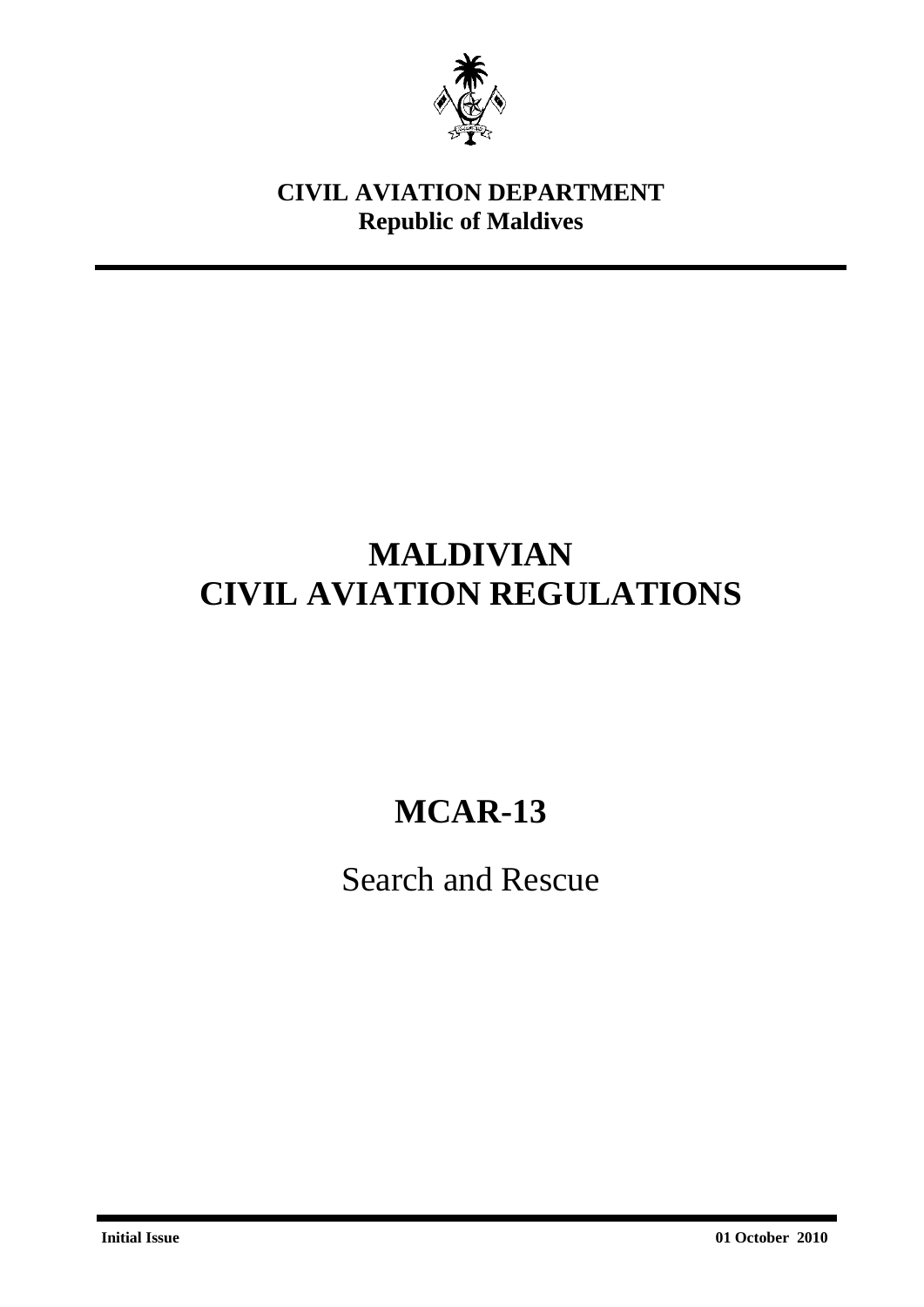| <b>Amendment</b><br><b>No.:</b> | Section and<br>Page No.: | <b>Issue</b><br>date: | <b>Date</b><br><b>Inserted:</b> | <b>Inserted</b><br>By: | <b>Date</b><br><b>Removed:</b> | <b>Removed</b><br>By: |
|---------------------------------|--------------------------|-----------------------|---------------------------------|------------------------|--------------------------------|-----------------------|
| <b>Initial Issue</b>            | All                      | $01-10-10$            | $01-10-10$                      | CAD                    |                                |                       |
|                                 |                          |                       |                                 |                        |                                |                       |
|                                 |                          |                       |                                 |                        |                                |                       |
|                                 |                          |                       |                                 |                        |                                |                       |
|                                 |                          |                       |                                 |                        |                                |                       |
|                                 |                          |                       |                                 |                        |                                |                       |
|                                 |                          |                       |                                 |                        |                                |                       |
|                                 |                          |                       |                                 |                        |                                |                       |
|                                 |                          |                       |                                 |                        |                                |                       |
|                                 |                          |                       |                                 |                        |                                |                       |
|                                 |                          |                       |                                 |                        |                                |                       |
|                                 |                          |                       |                                 |                        |                                |                       |
|                                 |                          |                       |                                 |                        |                                |                       |
|                                 |                          |                       |                                 |                        |                                |                       |
|                                 |                          |                       |                                 |                        |                                |                       |
|                                 |                          |                       |                                 |                        |                                |                       |
|                                 |                          |                       |                                 |                        |                                |                       |
|                                 |                          |                       |                                 |                        |                                |                       |
|                                 |                          |                       |                                 |                        |                                |                       |
|                                 |                          |                       |                                 |                        |                                |                       |
|                                 |                          |                       |                                 |                        |                                |                       |
|                                 |                          |                       |                                 |                        |                                |                       |
|                                 |                          |                       |                                 |                        |                                |                       |
|                                 |                          |                       |                                 |                        |                                |                       |
|                                 |                          |                       |                                 |                        |                                |                       |
|                                 |                          |                       |                                 |                        |                                |                       |
|                                 |                          |                       |                                 |                        |                                |                       |
|                                 |                          |                       |                                 |                        |                                |                       |
|                                 |                          |                       |                                 |                        |                                |                       |
|                                 |                          |                       |                                 |                        |                                |                       |
|                                 |                          |                       |                                 |                        |                                |                       |
|                                 |                          |                       |                                 |                        |                                |                       |
|                                 |                          |                       |                                 |                        |                                |                       |
|                                 |                          |                       |                                 |                        |                                |                       |
|                                 |                          |                       |                                 |                        |                                |                       |
|                                 |                          |                       |                                 |                        |                                |                       |
|                                 |                          |                       |                                 |                        |                                |                       |
|                                 |                          |                       |                                 |                        |                                |                       |

## **1.LIST OF AMMENDMENTS**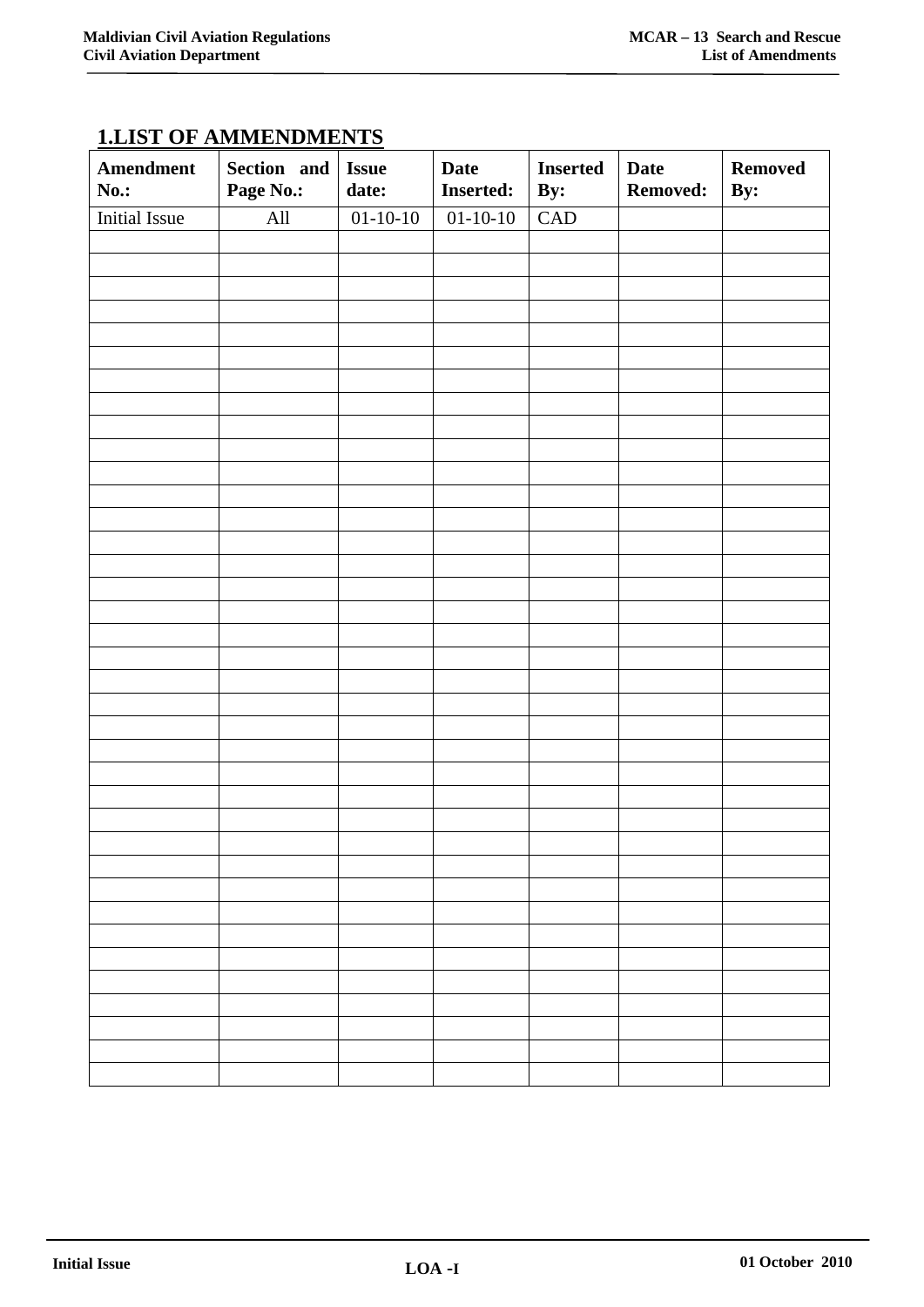|                                                  |           | Amendment            |             |
|--------------------------------------------------|-----------|----------------------|-------------|
| <b>Section</b>                                   | Page      | No.                  | <b>Date</b> |
| List of Amendments                               | $LOA - I$ | <b>Initial Issue</b> | 01.10.2010  |
| List of Effective Pages                          | $LEP - I$ | <b>Initial Issue</b> | 01.10.2010  |
| Table of Contents                                | TOC - I   | <b>Initial Issue</b> | 01.10.2010  |
| <b>CHAPTER 1 - Reserved</b>                      | $1 - 1$   | Initial Issue        | 01.10.2010  |
| <b>CHAPTER 2-Organization</b>                    | $2 - 1$   | Initial Issue        | 01.10.2010  |
|                                                  | $2 - 2$   | <b>Initial Issue</b> | 01.10.2010  |
|                                                  | $2 - 3$   | <b>Initial Issue</b> | 01.10.2010  |
| <b>CHAPTER 3 – Standard Application of Units</b> | $3 - 1$   | Initial Issue        | 01.10.2010  |
| of Measurement                                   | $3 - 2$   | <b>Initial Issue</b> | 01.10.2010  |
| <b>CHAPTER 4 – Preparatory Measures</b>          | $4 - 1$   | <b>Initial Issue</b> | 01.10.2010  |
|                                                  | $4 - 2$   | Initial Issue        | 01.10.2010  |
| <b>CHAPTER 5 – Operating Procedures</b>          | $5 - 1$   | <b>Initial Issue</b> | 01.10.2010  |
|                                                  | $5 - 2$   | <b>Initial Issue</b> | 01.10.2010  |
|                                                  | $5 - 3$   | <b>Initial Issue</b> | 01.10.2010  |
|                                                  | $5 - 4$   | <b>Initial Issue</b> | 01.10.2010  |
|                                                  | $5 - 5$   | <b>Initial Issue</b> | 01.10.2010  |
| APPENDIX – Search and Rescue Signals             | $APP - 1$ | <b>Initial Issue</b> | 01.10.2010  |
|                                                  | $APP - 2$ | Initial Issue        | 01.10.2010  |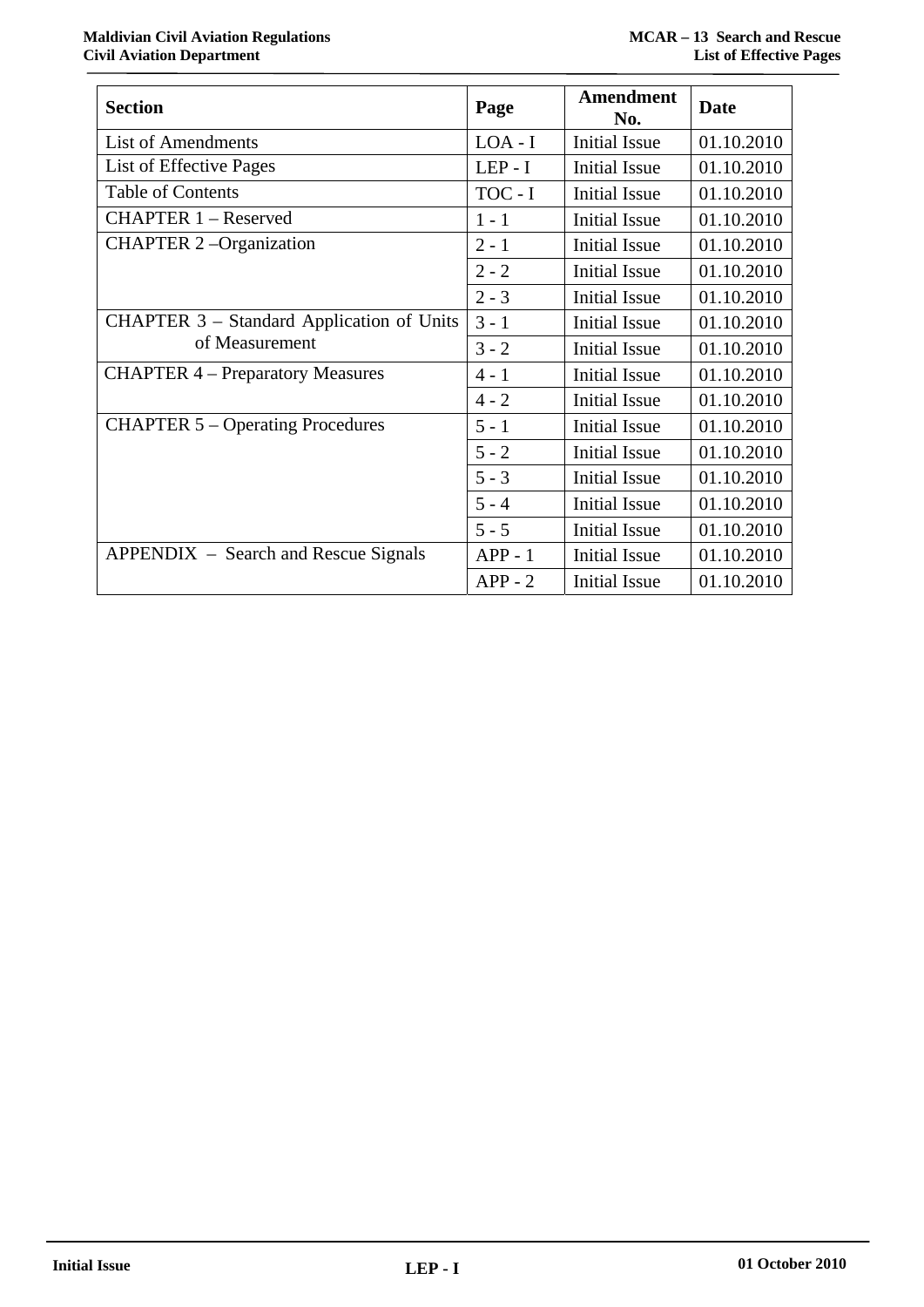1

### **TABLE OF CONTENTS**

### **III.TABLE OF CONTENTS**

- LOA I. LIST OF AMENDMENTS
- LEP I. LIST OF EFFECTIVE PAGES

TOC - I. TABLE OF CONTENTS

### **CHAPTER 1 RESERVED**

### **CHAPTER 2 ORGANIZATION**

- 2.1 Search and Rescue Services
- 2.2 Search and Rescue Regions
- 2.3 Rescue coordination centre and rescue Sub centers
- 2.4 Search and rescue communication
- 2.5 Search and rescue units
- 2.6 Search and rescue equipment

### **CHAPTER 3 COOPERATION**

- 3.1 Cooperation between states
- 3.2 cooperation with other services
- 3.3 dissemination of information

### **CHAPTER 4 PREPARATORY MEASURES**

- 4.1 Preparatory information
- 4.2 Plans of operation
- 4.3 Search and rescue units
- 4.4 training and exercises
- 4.5 wreckage

### **CHAPTER 5 OPERATING PROCEDURES**

- 5.1 Information concerning emergencies
- 5.2 procedures for rescue coordination centre during emergency phases
- 5.3 procedures where responsibility for operations extends to two or more contracting states
- 5.4 procedures for agencies in the field
- 5.5 procedures for rescue coordination centre termination and suspension of operations
- 5.6 procedures at the scene of an accident
- 5.7 procedures for a pilot-in-command intercepting a distress transmission
- 5.8 search and rescue signal
- 5.9 maintenance of records

### **APPENDIX SEARCH AND RESCUE SIGNALS**

- 1. signals with surface craft
- 2. ground air visual signal code
- 3.  $air to$  ground signals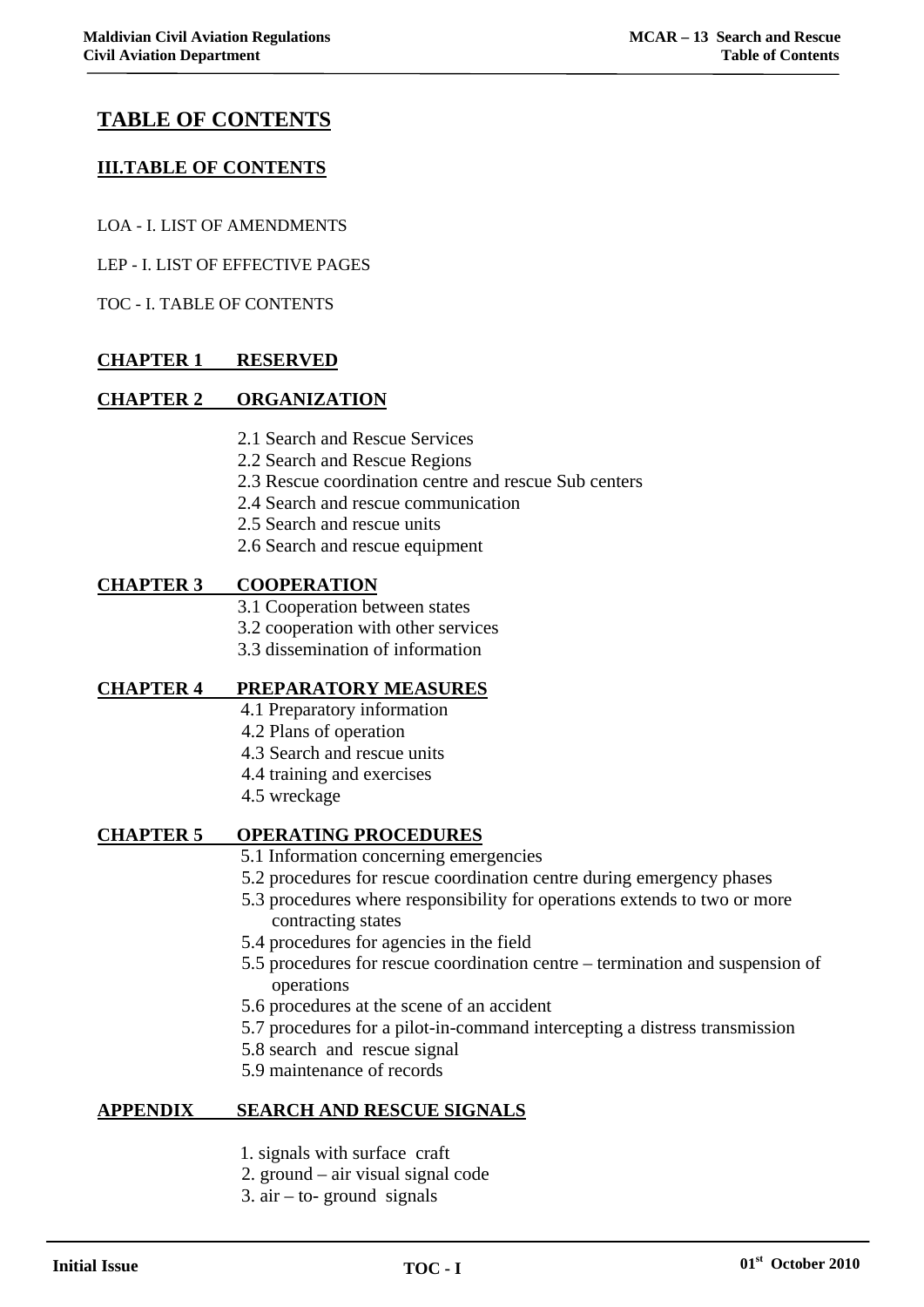### **CHAPTER 1. DEFINITIONS**

*Refer to MCAR-1*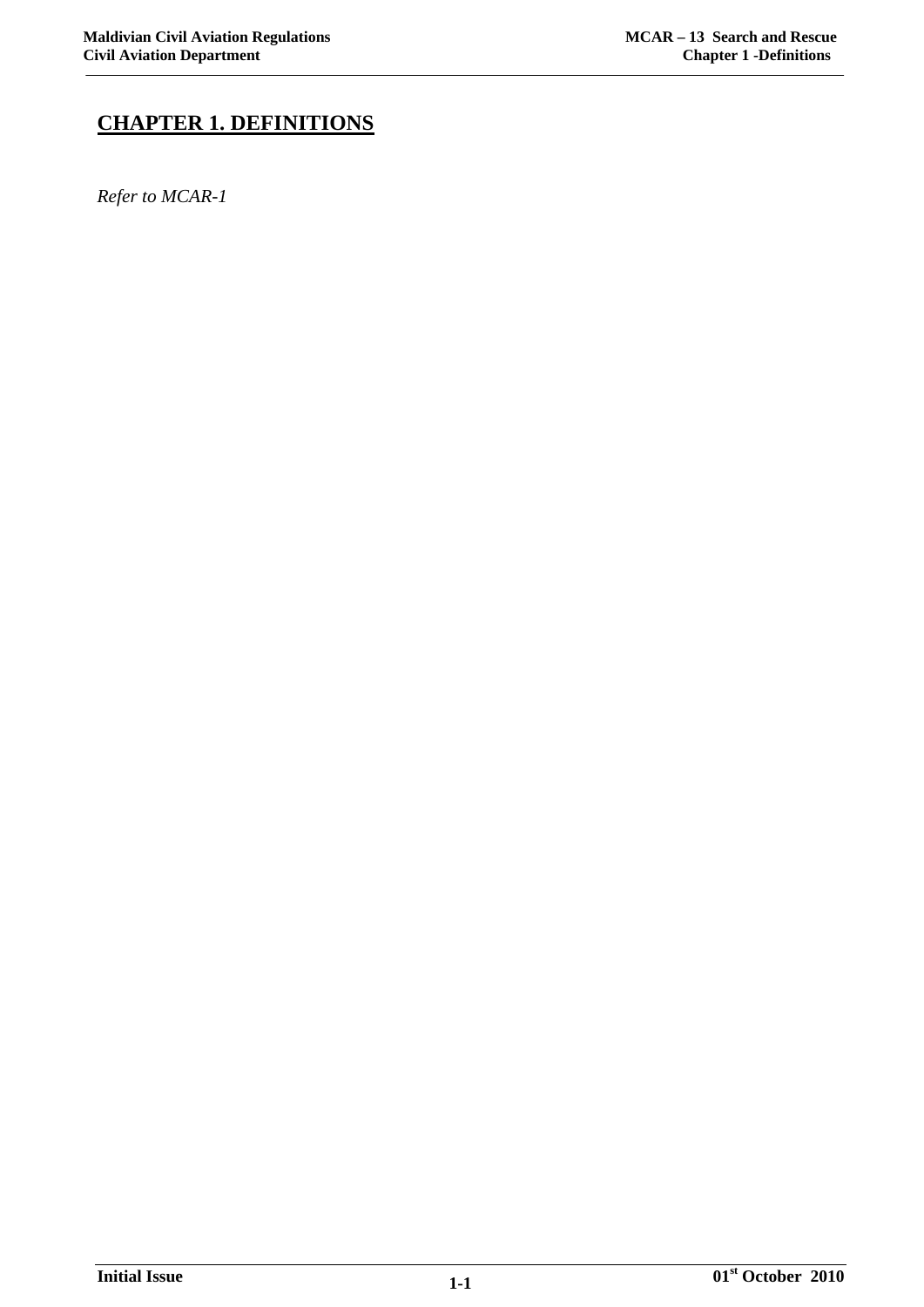### **2. ORGANIZATION**

### **2.1 Search and rescue services**

- 2.1.1 Civil Aviation Department is responsible for establishment and provision of search and rescue services in coordination with other agencies to ensure that assistance is rendered to persons in distress. Such services shall be provided on a 24-hour basis.
- 2.1.1.1 Such services shall be provided within the entire Maldivian Territory including territorial waters. Such services shall also be provided over those portions of the high seas or areas of undetermined sovereignty for which responsibility of providing Air Traffic Services has been delegated to Maldives
- 2.1.1.2 Search and rescue services shall include organized available resources, communication facilities and a workforce skilled in coordination and operational functions.
- 2.1.1.3 Search and rescue services shall establish processes to improve service provision, including the aspects of planning, domestic and international cooperative arrangements and training.
- 2.1.2 Assistance to aircraft in distress and to survivors of aircraft accidents shall be provided regardless of the nationality or status of such persons or the circumstances in which such persons are found.
- 2.1.3 Search and rescue services shall use search and rescue units and other available facilities to assist any aircraft or its occupants that are or appear to be in a state of emergency.
- 2.1.4 Coordination between the aeronautical and maritime rescue coordination centres shall be ensured.
- 2.1.5 Maintenance of close cooperation between aeronautical and maritime search and rescue services is desirable.
- 2.1.6 Joint rescue coordination centres may be established to coordinate aeronautical and maritime search and rescue operations, where practical.

### **2.2 Search and rescue regions**

2.2.1 Search and rescue regions shall be delineated to provide search and rescue services. Such regions shall not overlap and neighboring regions shall be contiguous.

*Note 1.— Search and rescue regions are established to ensure the provision of adequate communication infrastructure, efficient distress alert routing and proper operational coordination to effectively support search and rescue services.* 

*Note 2.— The delineation of search and rescue regions is determined on the basis of technical and operational considerations.* 

2.2.1.1 Search and rescue regions shall, in so far as practicable, be coincident with corresponding flight information regions and, with respect to those areas over the high seas, maritime search and rescue regions.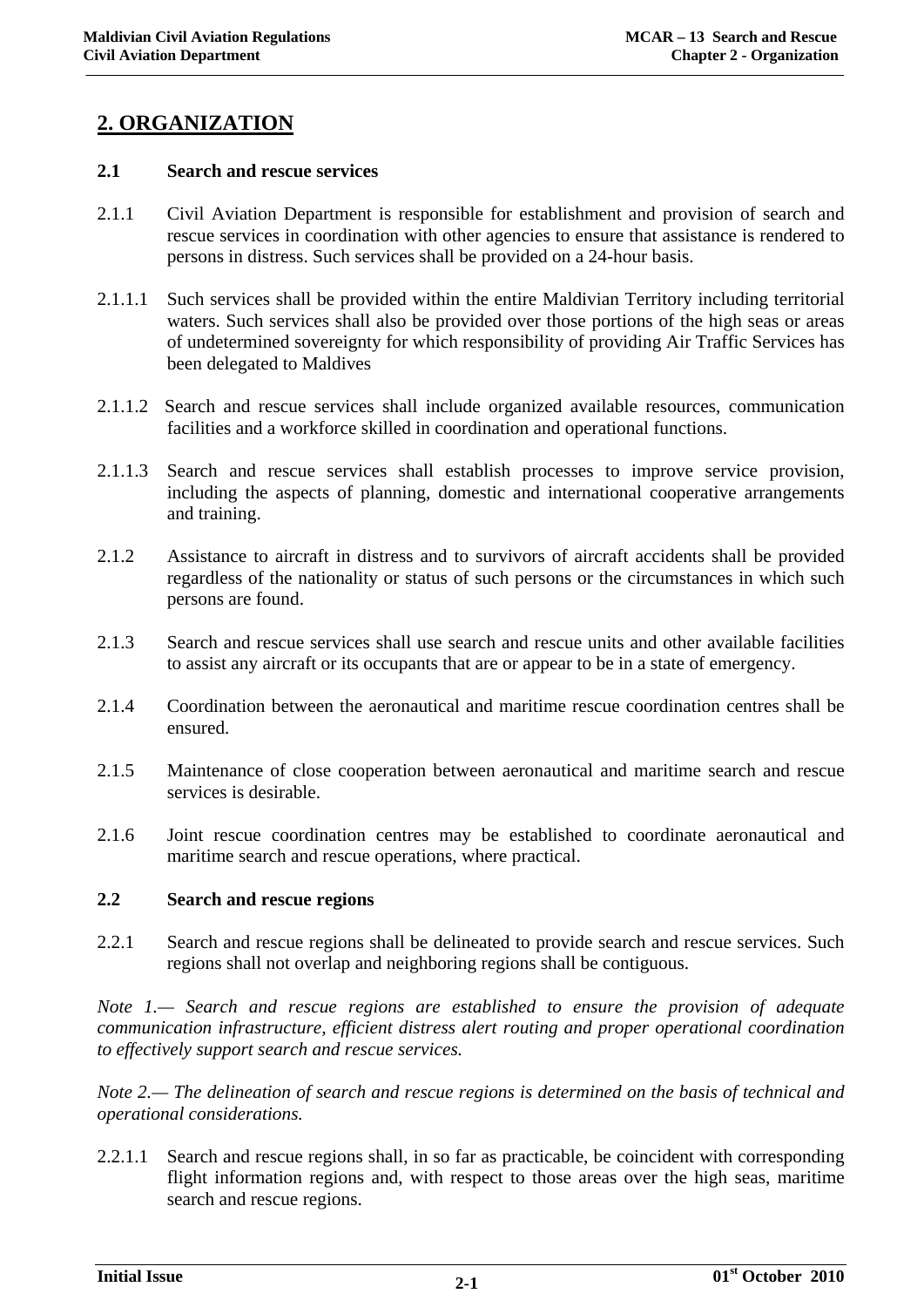#### **2.3 Rescue coordination centres and rescue subcentres**

- 2.3.1 A rescue coordination centre shall be established in each search and rescue region.
- 2.3.2 Intentionally left blank.
- 2.3.3 Each rescue coordination centre shall be staffed 24 hours a day by trained personnel proficient in the use of the language used for radio-telephony communications.
- 2.3.4 RCC personnel involved in the conduct of radiotelephony communications shall be proficient in the use of the English language.
- 2.3.5 Where public telecommunications facilities does not permit persons observing an aircraft in emergency to notify the rescue coordination centre concerned directly and promptly, shall notify the nearest police station.

#### **2.4 Search and rescue communications**

- 2.4.1 Each rescue coordination centre shall have means of rapid and reliable two-way communication with:
	- a) associated air traffic services units;
	- b) associated rescue subcentres, where provided;
	- c) where appropriate, coastal radio stations capable of alerting and communicating with surface vessels in the region;
	- d) the headquarters of search and rescue units in the region;
	- e) all maritime rescue coordination centres in the region and aeronautical, maritime or joint rescue coordination centres in adjacent regions;
	- f) a designated meteorological office or meteorological watch office;
	- g) search and rescue units;
	- h) alerting posts; and
	- i) the Cospas-Sarsat Mission Control Centre servicing the search and rescue region.
- 2.4.2 Each rescue subcentre, where provided, shall have means of rapid and reliable two-way communication with:
	- a) adjacent rescue subcentres;
	- b) a meteorological office or meteorological watch office;
	- c) search and rescue units; and
	- d) alerting posts.

### **2.5 Search and rescue units**

- 2.5.1 As part of Search and rescue units, other agencies that are suitably located and equipped for search and rescue operations shall be designated for search and rescue functions.
- 2.5.2 Agencies that do not qualify as search and rescue units but are nevertheless able to participate in search and rescue operations shall be designated as parts of the search and rescue plan of operation.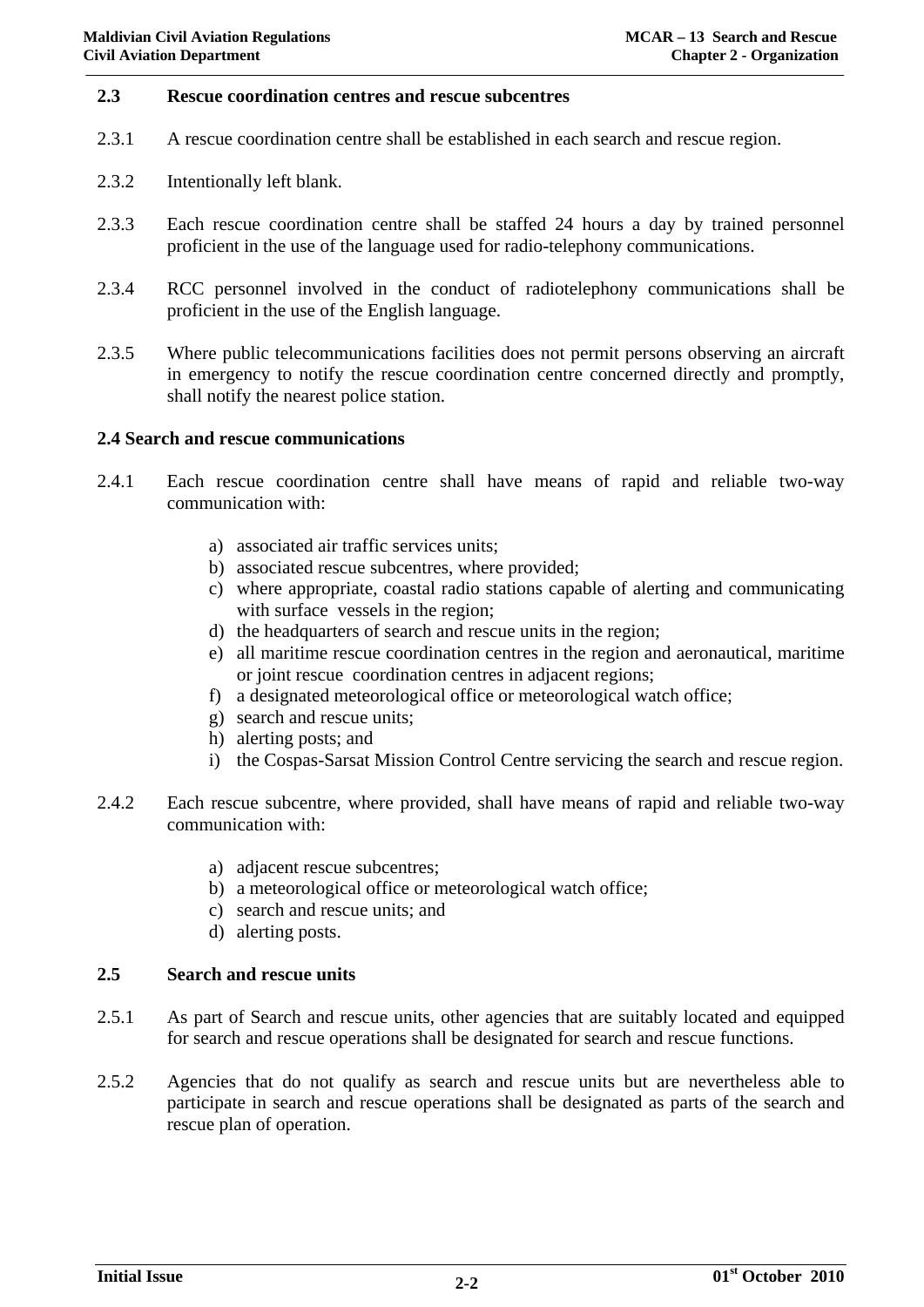### **2.6 Search and rescue equipment**

- 2.6.1 Search and rescue units shall be provided with equipment for locating promptly, and for providing adequate assistance at, the scene of an accident.
- 2.6.2 Each search and rescue unit need to have means of rapid and reliable two-way communication with other search and rescue facilities engaged in the same operation.
- 2.6.3 Each search and rescue aircraft shall be equipped to be able to communicate on the aeronautical distress and on-scene frequencies and on such other frequencies as may be prescribed.
- 2.6.4 Each search and rescue aircraft shall be equipped with a device for homing on distress frequencies.
- 2.6.5 Each search and rescue aircraft, when used for search and rescue over maritime areas, shall be equipped to be able to communicate with vessels.
- 2.6.6 Each search and rescue aircraft, when used for search and rescue over maritime areas shall carry a copy of the International Code of Signals to enable it to overcome language difficulties that may be experienced in communicating with ships. Search and Rescue signals are given in Appendix.
- 2.6.7 Unless it is known that there is no need to provide supplies to survivors by air, at least one of the aircraft participating in a search and rescue operation should carry droppable survival equipment.
- 2.6.8 Survival equipment suitable for dropping by aircraft shall be held by Maritime Search and Rescue unit.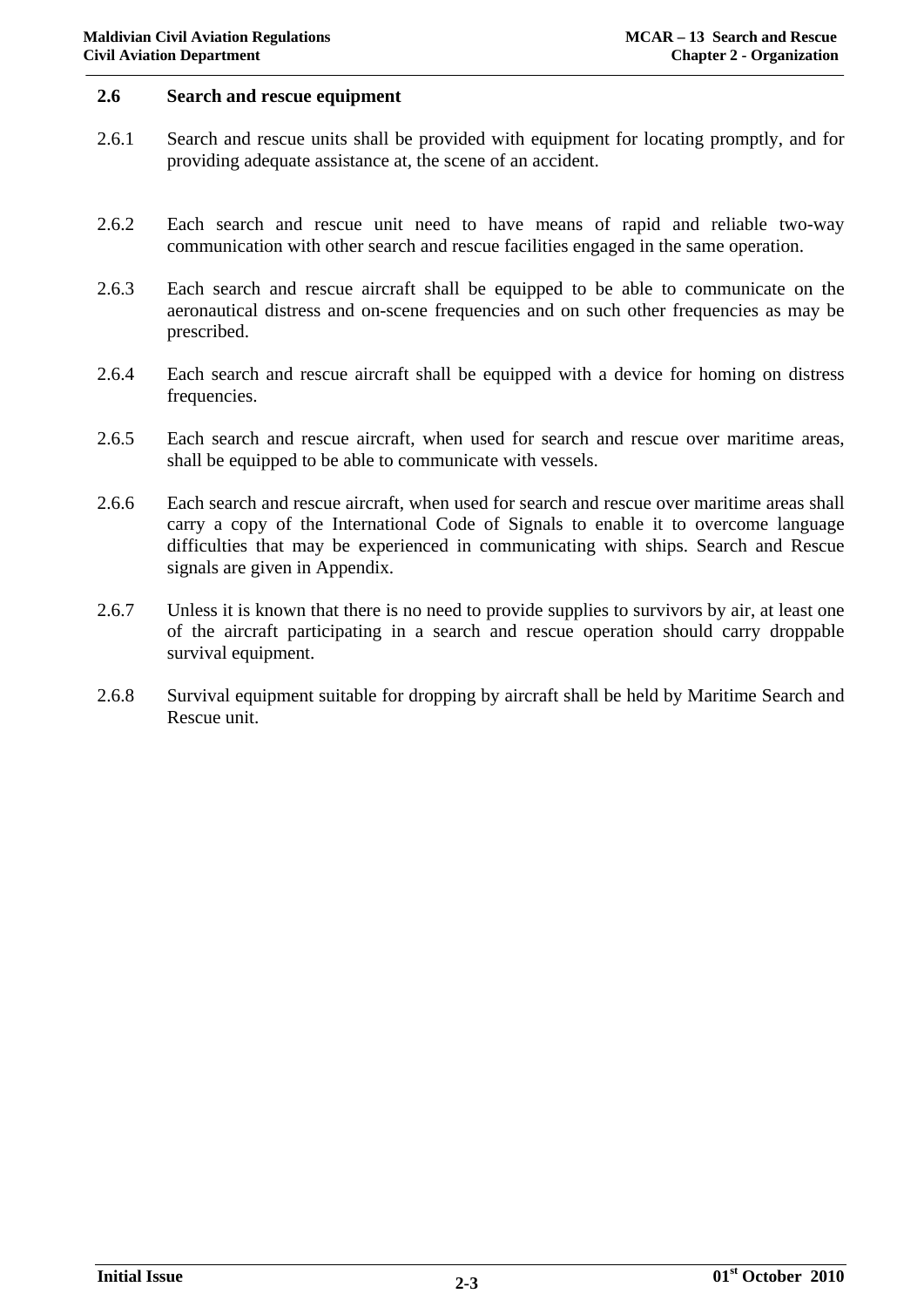### **CHAPTER 3 - COOPERATION**

### **3.1 Cooperation between States**

- 3.1.1 Intentionally left blank.
- 3.1.2 Whenever necessary, Rescue and Coordination Centre (RCC) shall coordinate their search and rescue operations with those of neighbouring States RCC especially when these operations are proximate to adjacent search and rescue regions.
- 3.1.2.1 Intentionally left blank.
- 3.1.3 Subject to such conditions as may be prescribed, Director may permit entry into its territory of search and rescue units of other States for the purpose of searching for the site of aircraft accidents and rescuing survivors of such accidents.
- 3.1.4 For the purpose of search and rescue, the authorities of the other State who wish their search and rescue units to enter the territory of Maldives shall transmit a request, giving full details of the projected mission and the need for it, to Director General of Civil Aviation, PA Complex, Male', Maldives.

### 3.1.4.1 DG shall:

— acknowledge the receipt of such a request, and

— as soon as possible, indicate the conditions, if any, under which the projected mission may be undertaken.

- 3.1.5 Intentionally left blank
- 3.1.6 Intentionally left blank
- 3.1.7 Intentionally left blank
- 3.1.8 Organizations providing search and rescue services should make arrangements for joint training exercises involving their search and rescue units, those of other States and operators, in order to promote search and rescue efficiency.
- 3.1.9 Intentionally left blank

### **3.2 Cooperation with other services**

- 3.2.1 All aircraft, vessels and local services and facilities which do not form part of the search and rescue organization shall cooperate fully with the latter in search and rescue and to extend any possible assistance to the survivors of aircraft accidents.
- 3.2.2 Close coordination shall be maintained between the aeronautical and maritime authorities to provide for the most effective and efficient search and rescue services.
- 3.2.3 Search and rescue services shall cooperate with those responsible for investigating accidents and with those responsible for the care of those who suffered from the accident.
- 3.2.4 To facilitate, accident investigation, rescue units should, when practicable, be accompanied by persons qualified in the conduct of aircraft accident investigations.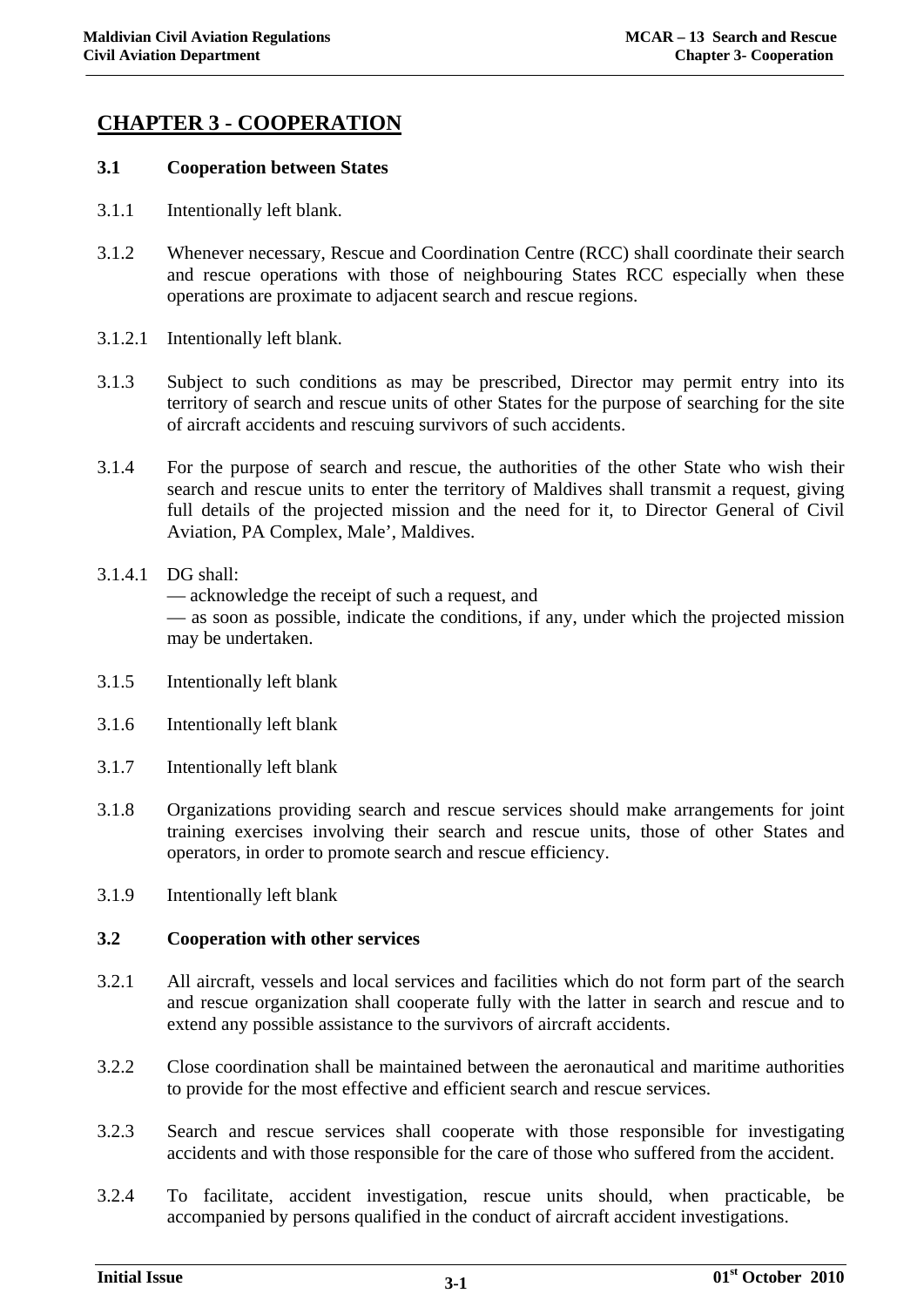3.2.5 Male' AACC receives Cospas-Sarsat distress data via AFTN and forward it to MNDF Coast Guard.

### **3.3 Dissemination of information**

- 3.3.1 Information necessary for the entry of search and rescue units of other States shall be contained in Aeronautical Information Publication (AIP), or alternatively, in the search and rescue service arrangements, if any.
- 3.3.2 Intentionally left blank
- 3.3.3 Intentionally left blank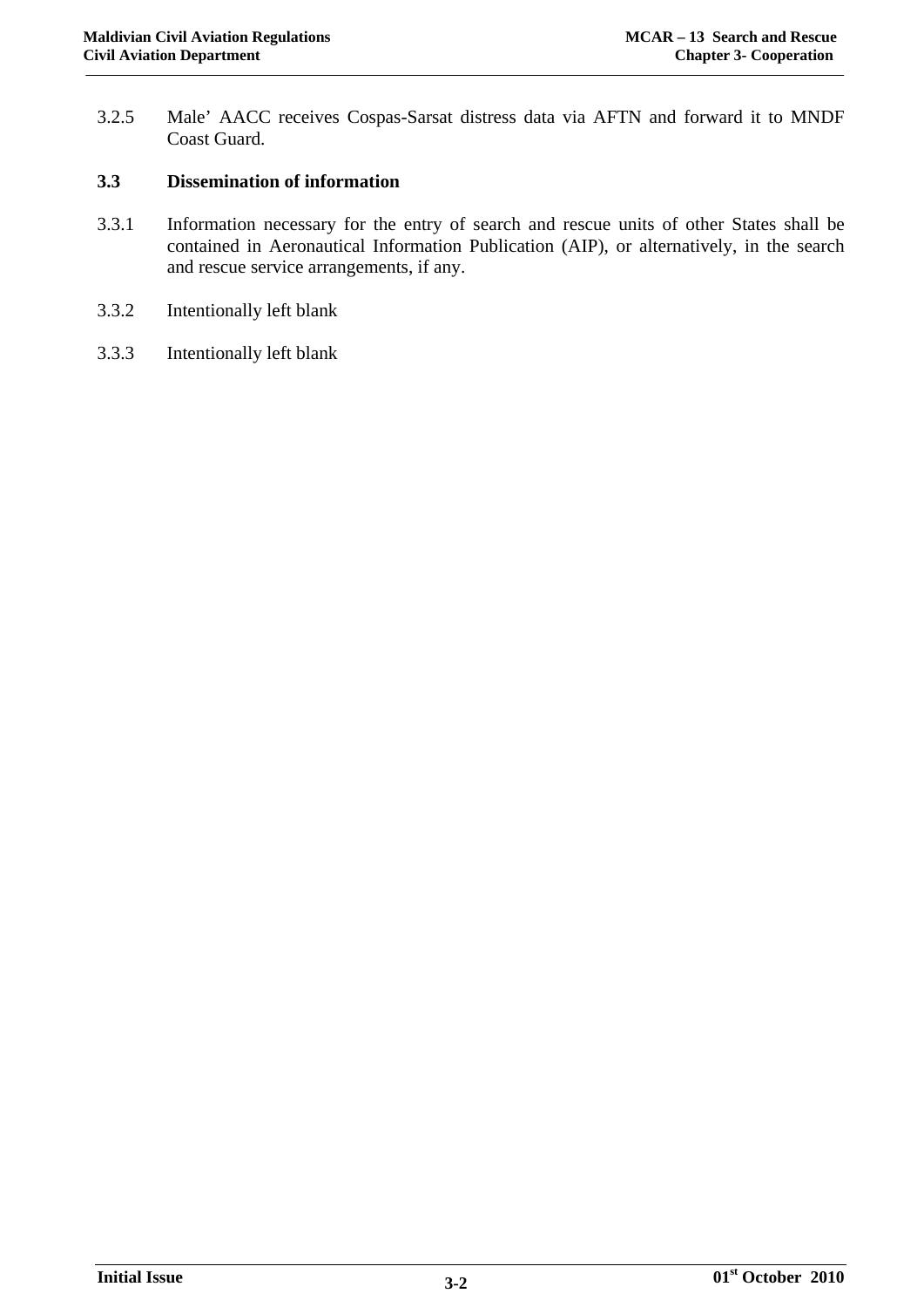### **CHAPTER 4 - PREPARATORY MEASURES**

### **4.1 Preparatory information**

- 4.1.1 Each rescue coordination centre shall have readily available at all times up-to-date information concerning the following in respect of its search and rescue region:
	- a) search and rescue units, rescue subcentres and alerting posts;
	- b) air traffic services units;
	- c) means of communication that may be used in search and rescue operations;
	- d) addresses and telephone numbers of all operators, or their designated representatives, engaged in operations in the region; and
	- e) any other public and private resources including medical and transportation facilities that are likely to be useful in search and rescue.
- 4.1.2 Each rescue coordination centre need to have readily available all other information of interest to search and rescue, including information regarding:
	- a) the locations, call signs, hours of watch, and frequencies of all radio stations likely to be employed in support of search and rescue operations;
	- b) the locations and hours of watch of services keeping radio watch, and the frequencies guarded;
	- c) locations where supplies of droppable emergency and survival equipment are stored; and
	- d) objects which it is known might be mistaken for unlocated or unreported wreckage, particularly if viewed from the air.
- 4.1.3 Each rescue coordination centre should have ready access to information regarding the position, course and speed of ships within such areas that may be able to provide assistance to aircraft in distress and information on how to contact them.
- *Note.— This information may either be kept in the rescue coordination centres or be readily accessible.*
- 4.1.4 National Maritime Search and Rescue Unit need to, individually or in cooperation with other States, either establish ship reporting systems in cooperation with maritime authorities or arrange communication links with Amver or regional ship reporting systems to facilitate search and rescue operations at sea.
- *Note.— Amver is a cooperative international ship reporting system with worldwide coverage that is available for interrogation by all rescue coordination centres. A number of Contracting States also operate regional ship reporting systems.*

### **4.2 Plans of operation**

- 4.2.1 Each rescue coordination centre shall prepare detailed plans of operation for the conduct of search and rescue operations within its search and rescue region.
- 4.2.2 Search and rescue plans of operations should be developed jointly with representatives of the operators and other agencies that may assist in providing search and rescue services or benefit from them, taking into account that the number of survivors could be large.
- 4.2.3 The plans of operation shall specify arrangements for the servicing and refueling, to the extent possible, of aircraft, vessels and vehicles employed in search and rescue operations.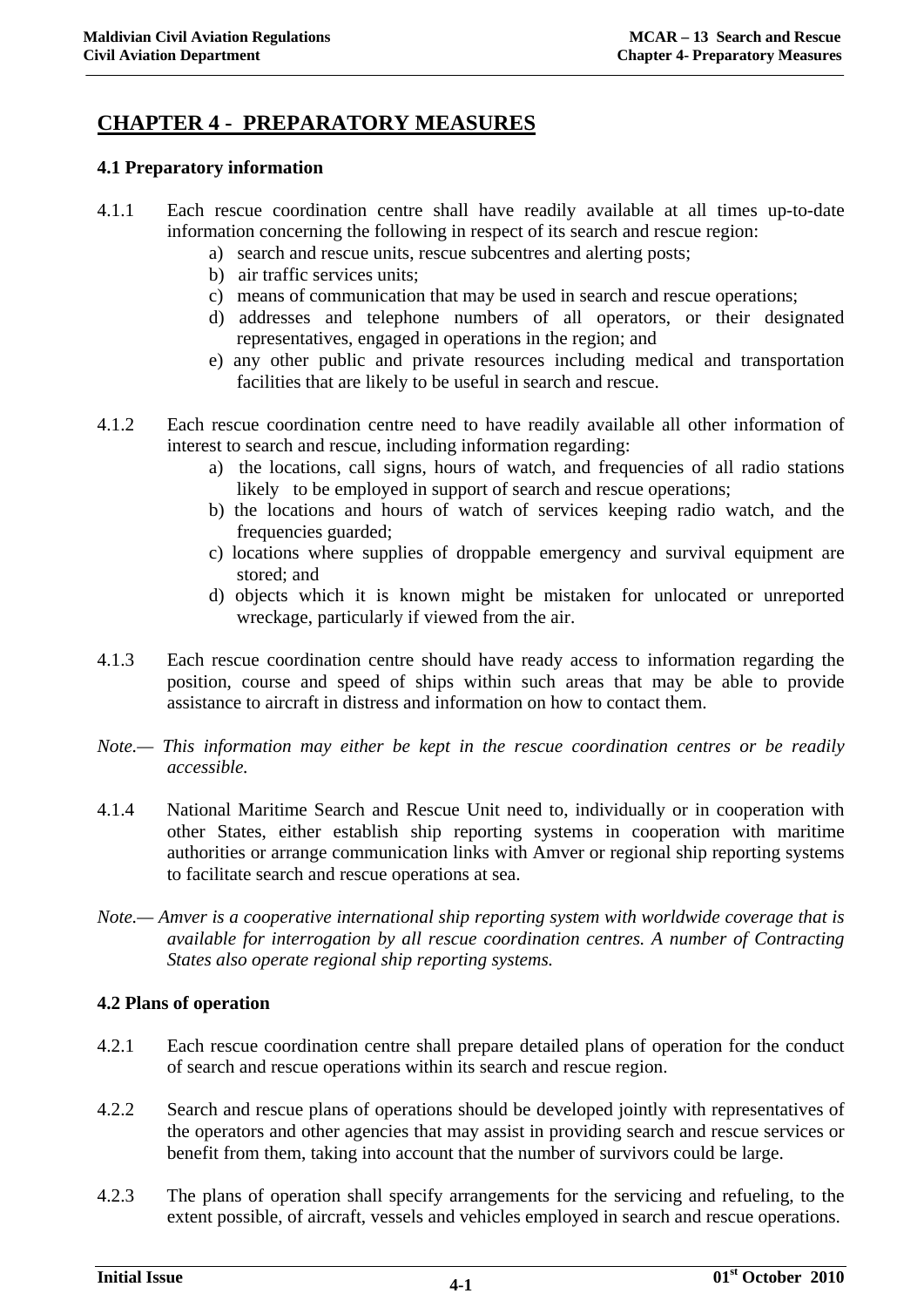- 4.2.4 The search and rescue plans of operation should contain details regarding actions to be taken by those persons engaged in search and rescue, including:
	- a) the manner in which search and rescue operations are to be conducted in the search and rescue region;
	- b) the use of available communication systems and facilities;
	- c) the actions to be taken jointly with other rescue coordination centres;
	- d) the methods of alerting en-route aircraft and ships at sea;
	- e) the duties and prerogatives of persons assigned to search and rescue;
	- f) the possible redeployment of equipment that may be necessitated by meteorological or other conditions;
	- g) the methods for obtaining essential information relevant to search and rescue operations, such as weather reports and forecasts, appropriate NOTAM, etc.;
	- h) the methods for obtaining, from other rescue coordination centres, such assistance, including aircraft, vessels, persons or equipment, as may be needed;
	- i) the methods for assisting distressed aircraft being compelled to ditch to rendezvous with surface craft;
	- j) the methods for assisting search and rescue or other aircraft to proceed to aircraft in distress; and
	- k) cooperative actions taken in conjunction with air traffic services units and other authorities concerned to assist aircraft known or believed to be subject to unlawful interference.
- 4.2.5 Search and rescue plans of operation should be integrated with airport emergency plans to provide for rescue services in the vicinity of aerodromes including, for coastal aerodromes, areas of water.

### **4.3 Search and rescue units**

- 4.3.1 Each search and rescue unit shall:
	- a) be cognizant of all parts of the plans of operation prescribed in 4.2 that are necessary for the effective conduct of its duties; and
	- b) keep the rescue coordination centre informed of its preparedness.
- 4.3.2 Each search and rescue unit shall:
	- a) maintain in readiness the required number of search and rescue facilities; and
	- b) maintain adequate supplies of rations, medical stores, signalling devices and other survival and rescue equipment.

### **4.4 Training and exercises**

To achieve and maintain maximum efficiency in search and rescue, regular training of the search and rescue personnel shall be provided. Appropriate search and rescue exercises shall also be arranged for such personnel.

### **4.5 Wreckage**

 Wreckage resulting from aircraft accidents within the entire Maldivian Territory including territorial waters or, in the case of accidents on the high seas or in areas of undetermined sovereignty, falling within the search and rescue region shall be removed, obliterated or charted following completion of the accident investigation, if its presence might constitute a hazard or confuse subsequent search and rescue operations.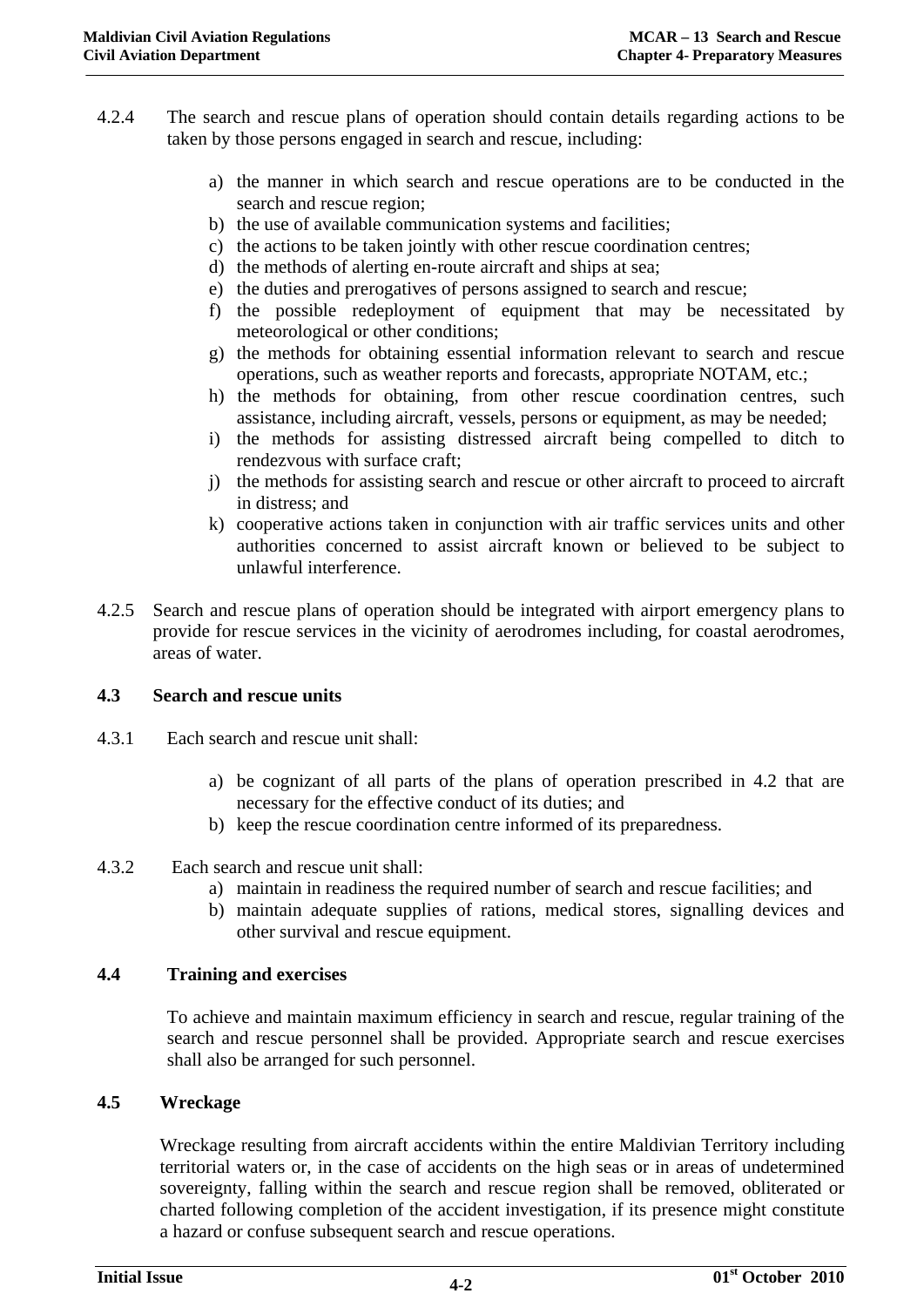### **CHAPTER 5 - OPERATING PROCEDURES**

### **5.1 Information concerning emergencies**

- 5.1.1 Any authority or any element of the search and rescue organization having reason to believe that an aircraft is in an emergency shall give immediately all available information to the rescue coordination centre concerned.
- 5.1.2 Rescue coordination centres shall, immediately upon receipt of information concerning aircraft in emergency, evaluate such information and assess the extent of the operation required.
- 5.1.3 When information concerning aircraft in emergency is received from other sources than air traffic services units, the rescue coordination centre shall determine to which emergency phase the situation corresponds and shall apply the procedures applicable to that phase.

### **5.2 Procedures for rescue coordination centres during emergency phases**

5.2.1 Uncertainty phase

Upon the occurrence of an uncertainty phase, the rescue coordination centre shall cooperate to the utmost with air traffic services units and other appropriate agencies and services in order that incoming reports may be speedily evaluated.

5.2.2 Alert phase

Upon the occurrence of an alert phase the rescue coordination centre shall immediately alert search and rescue units and initiate any necessary action.

### 5.2.3 Distress phase

Upon the occurrence of a distress phase, the rescue coordination centre shall:

- a) immediately initiate action by search and rescue units in accordance with the appropriate plan of operation;
- b) ascertain the position of the aircraft, estimate the degree of uncertainty of this position, and, on the basis of this information and the circumstances, determine the extent of the area to be searched;
- c) notify the operator, where possible, and keep the operator informed of developments;
- d) notify other rescue coordination centres, the help of which seems likely to be required, or which may be concerned in the operation;
- e) notify the associated air traffic services unit, when the information on the emergency has been received from another source;
- f) request at an early stage such aircraft, vessels, coastal stations and other services not specifically included in the appropriate plan of operation and able to assist to:
	- 1) maintain a listening watch for transmissions from the aircraft in distress, survival radio equipment or an Emergency Locator Transmitter (ELT);

*Note.— The frequencies for ELTs are 121.5 MHz and 406 MHz.* 

- 2) assist the aircraft in distress as far as practicable; and
- 3) inform the rescue coordination centre of any developments;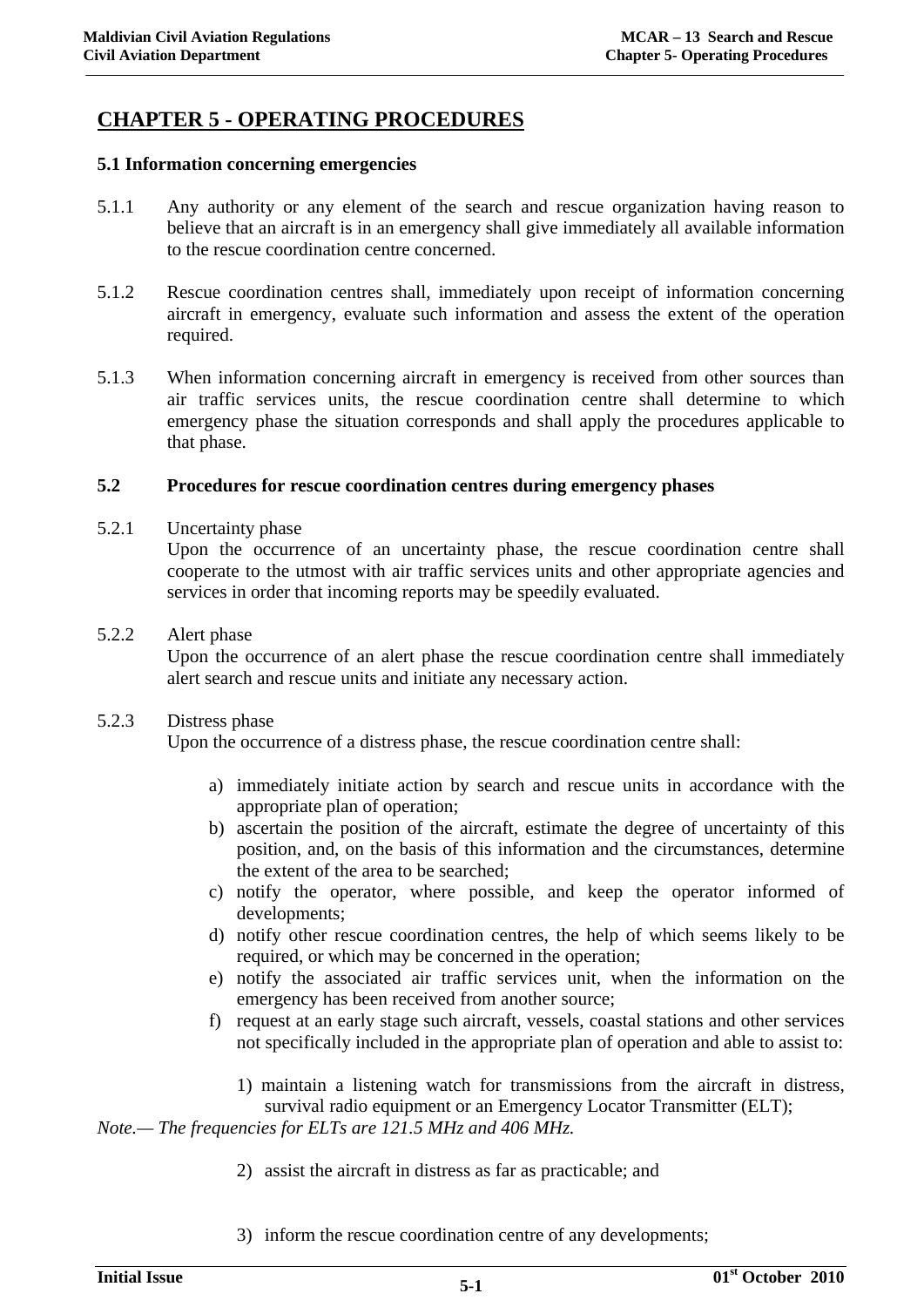- g) from the information available, draw up a detailed plan of action for the conduct of the search and/or rescue operation required and communicate such plan for the guidance of the authorities immediately directing the conduct of such an operation;
- h) amend as necessary, in the light of evolving circumstances, the detailed plan of action;
- i) notify the appropriate accident investigation authorities; and
- j) notify the State of Registry of the aircraft.

The order in which these actions are described shall be followed unless circumstances dictate otherwise.

- 5.2.4 Initiation of search and rescue action in respect of an aircraft whose position is unknown In the event that an emergency phase is declared in respect of an aircraft whose position is unknown and may be in one of two or more search and rescue regions, the following shall apply:
	- a) When a rescue coordination centre is notified of the existence of an emergency phase and is unaware of other centres taking appropriate action, it shall assume responsibility for initiating suitable action in accordance with 5.2 and confer with neighbouring rescue coordination centres with the objective of designating one rescue coordination centre to assume responsibility forthwith.
	- b) Unless otherwise decided by common agreement of the rescue coordination centres concerned, the rescue coordination centre to coordinate search and rescue action shall be the centre responsible for:
		- the region in which the aircraft last reported its position; or
		- the region to which the aircraft was proceeding when its last reported position was on the line separating two search and rescue regions; or
		- the region to which the aircraft was destined when it was not equipped with suitable two-way radio communication or not under obligation to maintain radio communication; or
		- the region in which the distress site is located as identified by the Cospas-Sarsat system.
	- c) After declaration of the distress phase, the rescue coordination centre with overall coordination responsibility shall inform all rescue coordination centres that may become involved in the operation of all the circumstances of the emergency and subsequent developments. Likewise, all rescue coordination centres becoming aware of any information pertaining to the emergency shall inform the rescue coordination centre that has overall responsibility.
- 5.2.5 Passing of information to aircraft in respect of which an emergency phase has been declared. Whenever applicable, the rescue coordination centre responsible for search and rescue action shall forward to the air traffic services unit serving the flight information region in which the aircraft is operating, information of the search and rescue action initiated, in order that such information can be passed to the aircraft.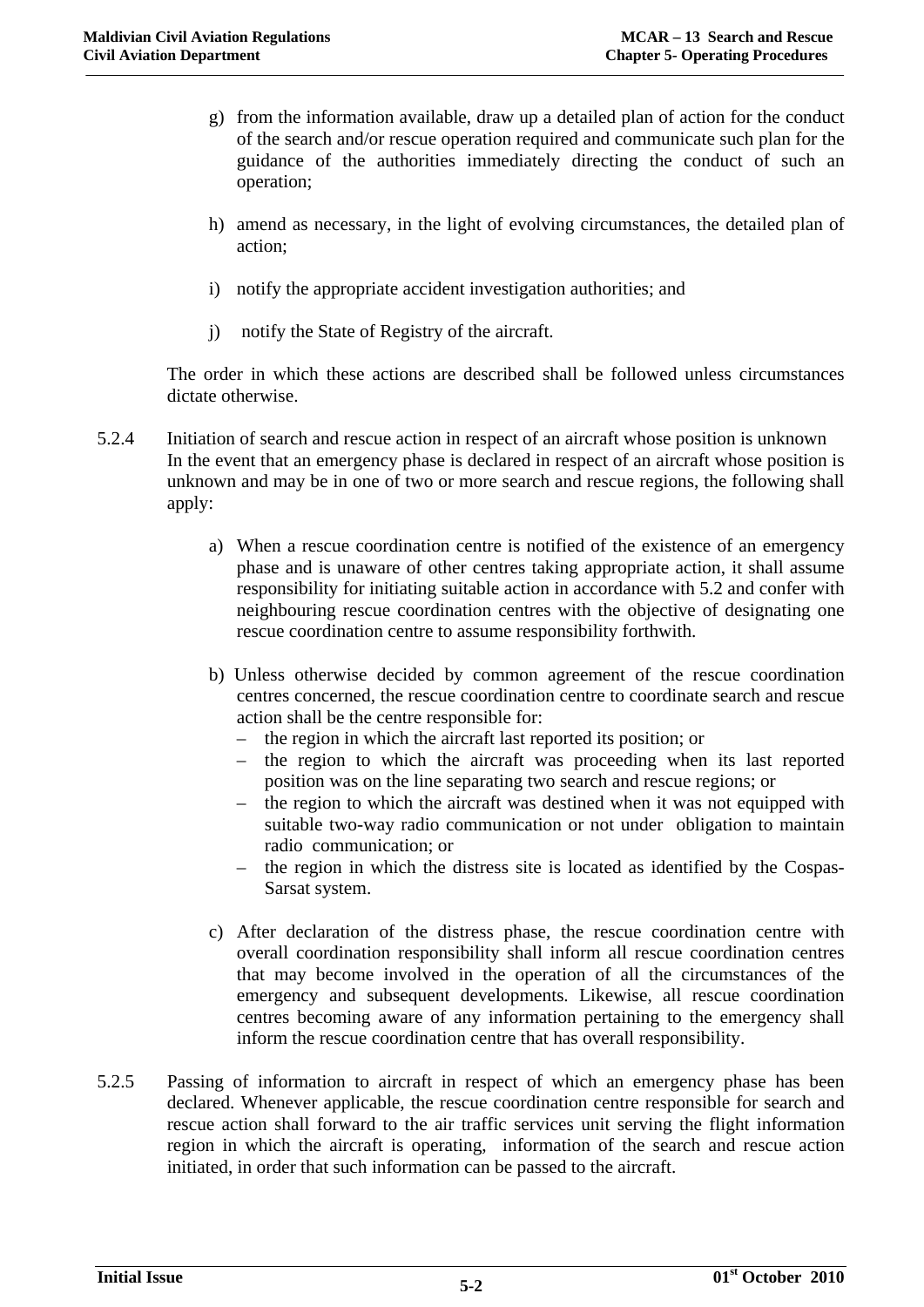### **5.3 Procedures where responsibility for operations extends to two or more Contracting States**

Left Intentionally Blank

### **5.4 Procedures for agencies in the field**

The agencies immediately directing the conduct of operations or any part thereof shall:

- a) give instructions to the units under their direction and inform the rescue coordination centre of such instructions; and
- b) keep the rescue coordination centre informed of developments.

### **5.5 Procedures for rescue coordination centres — termination and suspension of operations**

- 5.5.1 Search and rescue operations shall continue until all survivors are delivered to a place of safety or until all reasonable hope of rescuing survivors has passed.
- 5.5.2 The responsible rescue coordination centre shall normally be responsible for determining when to discontinue search and rescue operations.
- 5.5.3 When a search and rescue operation has been successful or when a rescue coordination centre considers, or is informed, that an emergency no longer exists, the emergency phase shall be cancelled, the search and rescue operation shall be terminated and any agency, facility or service that has been activated or notified shall be promptly informed.
- 5.5.4 If a search and rescue operation becomes impracticable and the rescue coordination centre concludes that there might still be survivors, the centre shall temporarily suspend on-scene activities pending further developments and shall promptly inform any agency, facility or service which has been activated or notified. Relevant information subsequently received shall be evaluated and search and rescue operations resumed when justified and practicable.

### **5.6 Procedures at the scene of an accident**

- 5.6.1 When multiple agencies/ facilities are engaged in search and rescue operations on-scene, the rescue coordination centre or rescue subcentre shall designate one or more units onscene to coordinate all actions to help ensure the safety and effectiveness of air and surface operations, taking into account facility capabilities and operational requirements.
- 5.6.2 When a pilot-in-command observes that either another aircraft or a surface craft is in distress, the pilot shall, if possible and unless considered unreasonable or unnecessary:
	- a) keep the craft in distress in sight until compelled to leave the scene or advised by the rescue coordination centre that it is no longer necessary;
	- b) determine the position of the craft in distress;
	- c) as appropriate, report to the rescue coordination centre or air traffic services unit as much of the following information as possible:
		- type of craft in distress, its identification and condition;
		- its position, expressed in geographical or grid coor-dinates or in distance and true bearing from a distinctive landmark or from a radio navigation aid;
		- time of observation expressed in hours and minutes Coordinated Universal Time (UTC);
			- number of persons observed;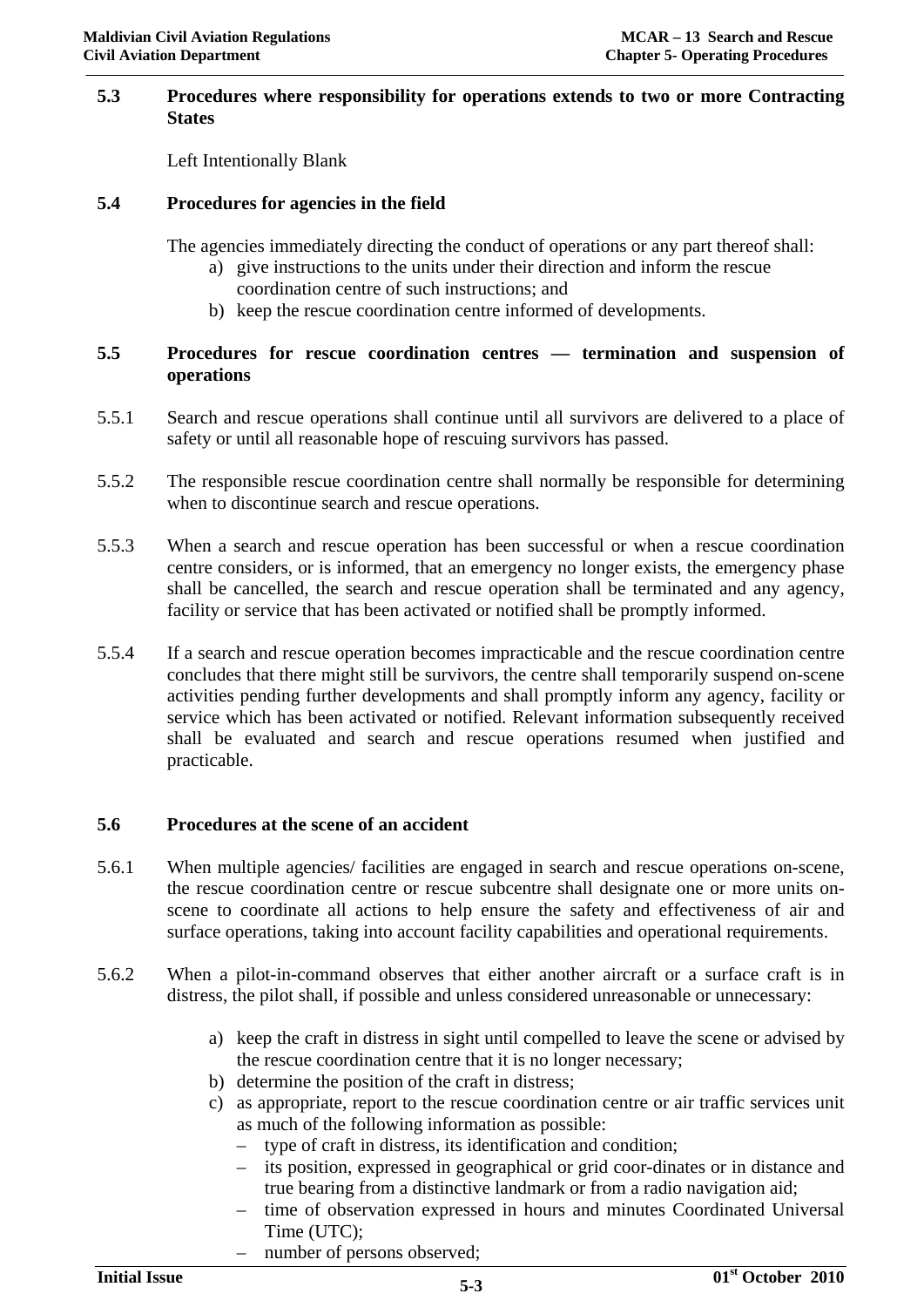- whether persons have been seen to abandon the craft in distress;
- on-scene weather conditions;
- apparent physical condition of survivors;
- apparent best ground access route to the distress site; and
- d) act as instructed by the rescue coordination centre or the air traffic services unit.
- 5.6.2.1 If the first aircraft to reach the scene of an accident is not a search and rescue aircraft, it shall take charge of on-scene activities of all other aircraft subsequently arriving until the first search and rescue aircraft reaches the scene of the accident. If, in the meantime, such aircraft is unable to establish communication with the appropriate rescue coordination centre or air traffic services unit, it shall, by mutual agreement, hand over to an aircraft capable of establishing and maintaining such communications until the arrival of the first search and rescue aircraft.
- 5.6.3 When it is necessary for an aircraft to convey information to survivors or surface rescue units, and two-way communication is not available, it shall, if practicable, drop communication equipment that would enable direct contact to be established, or convey the information by dropping a hard copy message.
- 5.6.4 When a ground signal has been displayed, the aircraft shall indicate whether the signal has been understood or not by the means described in 5.6.3 or, if this is not practicable, by making the appropriate visual signal.
- 5.6.5 When it is necessary for an aircraft to direct a surface craft to the place where an aircraft or surface craft is in distress, the aircraft shall do so by transmitting precise instructions by any means at its disposal. If no radio communication can be established, the aircraft shall make the appropriate visual signal.

### **5.7 Procedures for a pilot-in-command intercepting a distress transmission**

Whenever a distress transmission is intercepted by a pilot-in-command of an aircraft, the pilot shall, if feasible:

- a) acknowledge the distress transmission;
- b) record the position of the craft in distress if given;
- c) take a bearing on the transmission;
- d) inform the appropriate rescue coordination centre or air traffic services unit of the distress transmission, giving all available information; and
- e) at the pilot's discretion, while awaiting instructions, proceed to the position given in the transmission.

### **5.8 Search and rescue signals**

- 5.8.1 The air-to-surface and surface-to-air visual signals in the Appendix shall, when used, have the meaning indicated therein. They shall be used only for the purpose indicated and no other signals likely to be confused with them shall be used.
- 5.8.2 Upon observing any of the signals in the Appendix, aircraft shall take such action as may be required by the interpretation of the signal given in that Appendix.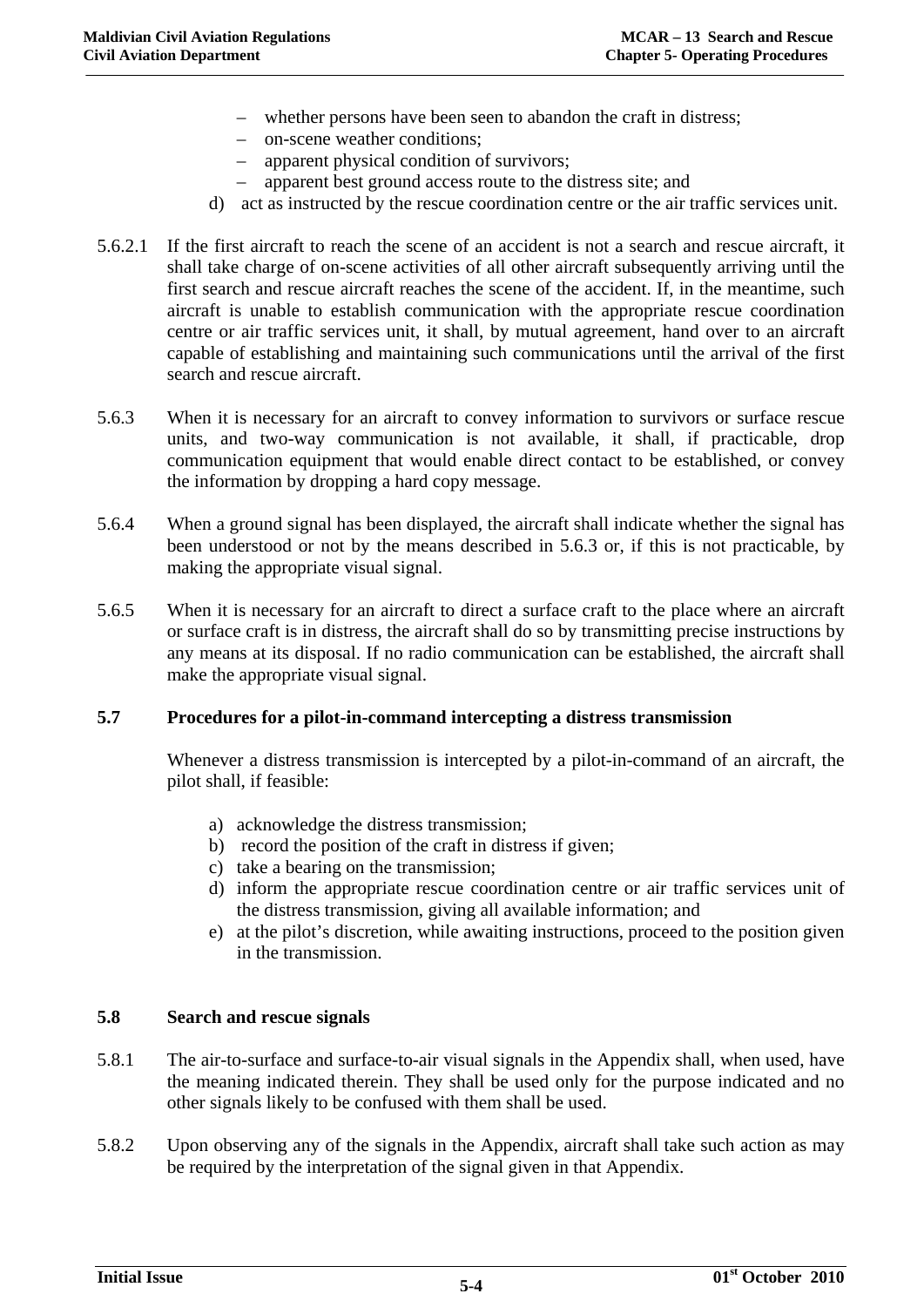#### 5.9 **Maintenance of records**

- Each rescue coordination centre should keep a record of the operational efficiency of the 5.9.1 search and rescue organization in its region.
- Each rescue coordination centre shall prepare appraisals of actual search and rescue 5.9.2 operations in its region. These appraisals shall comprise any pertinent remarks on the procedures used and on the emergency and survival equipment, and any suggestions for improvement of those procedures and equipment. Those appraisals, which are likely to be of interest to other States, should be submitted to ICAO for information and dissemination, as appropriate.



**For**the Civil Aviation Department Hussain Jaleel DEPUTY DIRECTOR GENERAL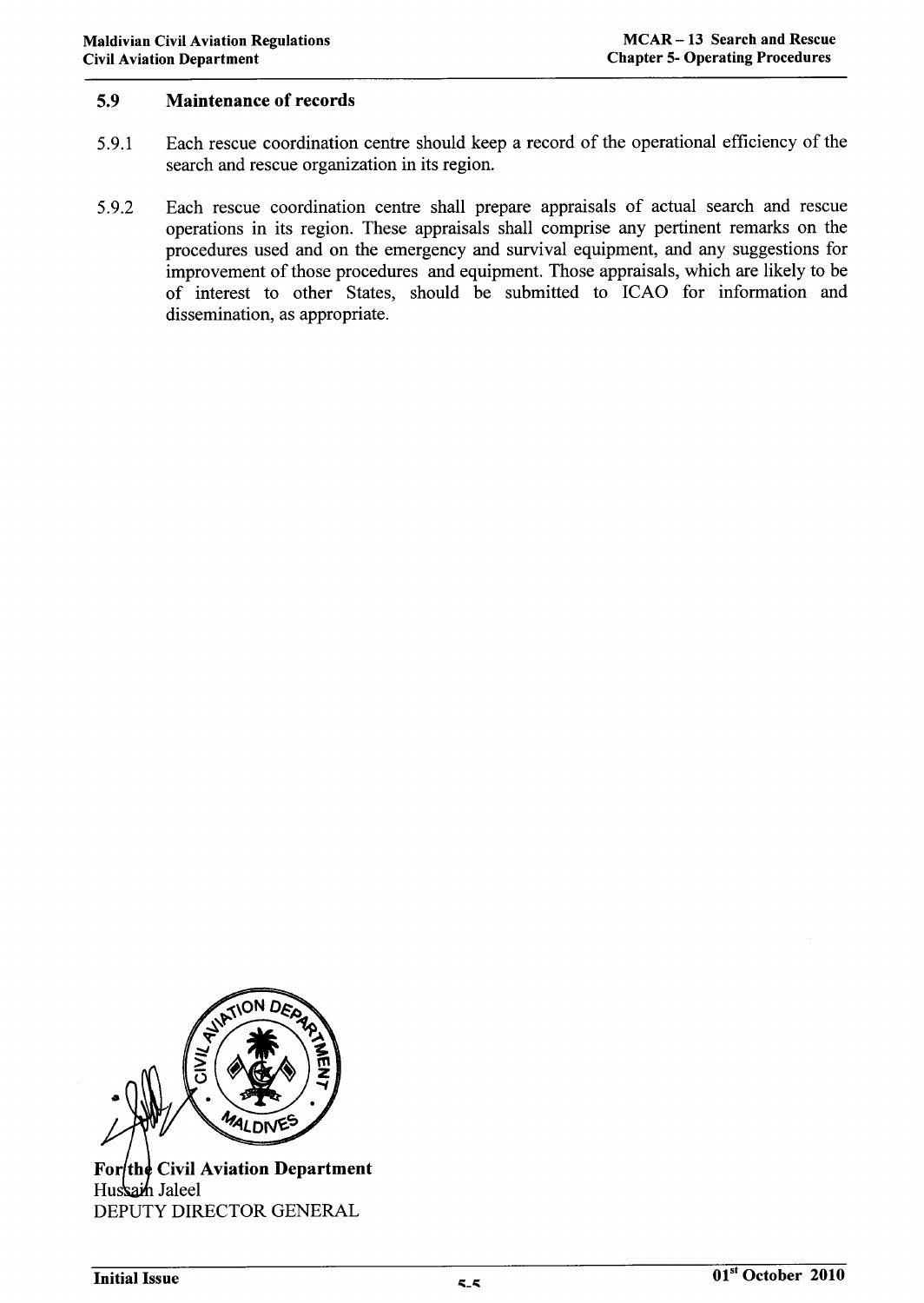### **APPENDIX - SEARCH AND RESCUE SIGNALS**

(Note.— See Para 5, 5.8 of the MCAR)

### **1. Signals with surface craft**

- 1.1 The following manoeuvres performed in sequence by an aircraft mean that the aircraft wishes to direct a surface craft towards an aircraft or a surface craft in distress:
	- a) circling the surface craft at least once;
	- b) crossing the projected course of the surface craft close ahead at low altitude and:
		- 1) rocking the wings; or
		- 2) opening and closing the throttle; or
		- 3) changing the propeller pitch.
- *Note.— Due to high noise level on board surface craft, the sound signals in 2) and 3) may be less effective than the visual signal in 1) and are regarded as alternative means of attracting attention.* 
	- c) heading in the direction in which the surface craft is to be directed.

Repetition of such manoeuvres has the same meaning.

- 1.2 The following manoeuvres by an aircraft means that the assistance of the surface craft to which the signal is directed is no longer required:
	- crossing the wake of the surface craft close astern at a low altitude and:
		- 1) rocking the wings; or
		- 2) opening and closing the throttle; or
		- 3) changing the propeller pitch.

*Note.— The following replies may be made by surface craft to the signal in 1.1:*  – *for acknowledging receipt of signals:* 

> *1)* the hoisting of the "code pennant" (vertical red and white stripes) close *up(meaning understood);*

*2) the flashing of a succession of "T's" by signal lamp in the Morse code; 3) the changing of heading to follow the aircraft.*– *for indicating inability to comply:* 

*1) the hoisting of the international flag "N" (a blue and white checkered square); 2) the flashing of a succession of "N's" in the Morse code. Note.— See Note following 1.1 b), 3).* 

### **2. Ground-air visual signal code**

- 2.1 Ground-air visual signal code for use by survivors *No. Message Code symbol CodeSymbol* 
	- 1) Require assistance
	- 2) Require medical assistance
	- 3) No or Negative
	- 4) Yes or Affirmative
	- 5) Proceeding in this direction